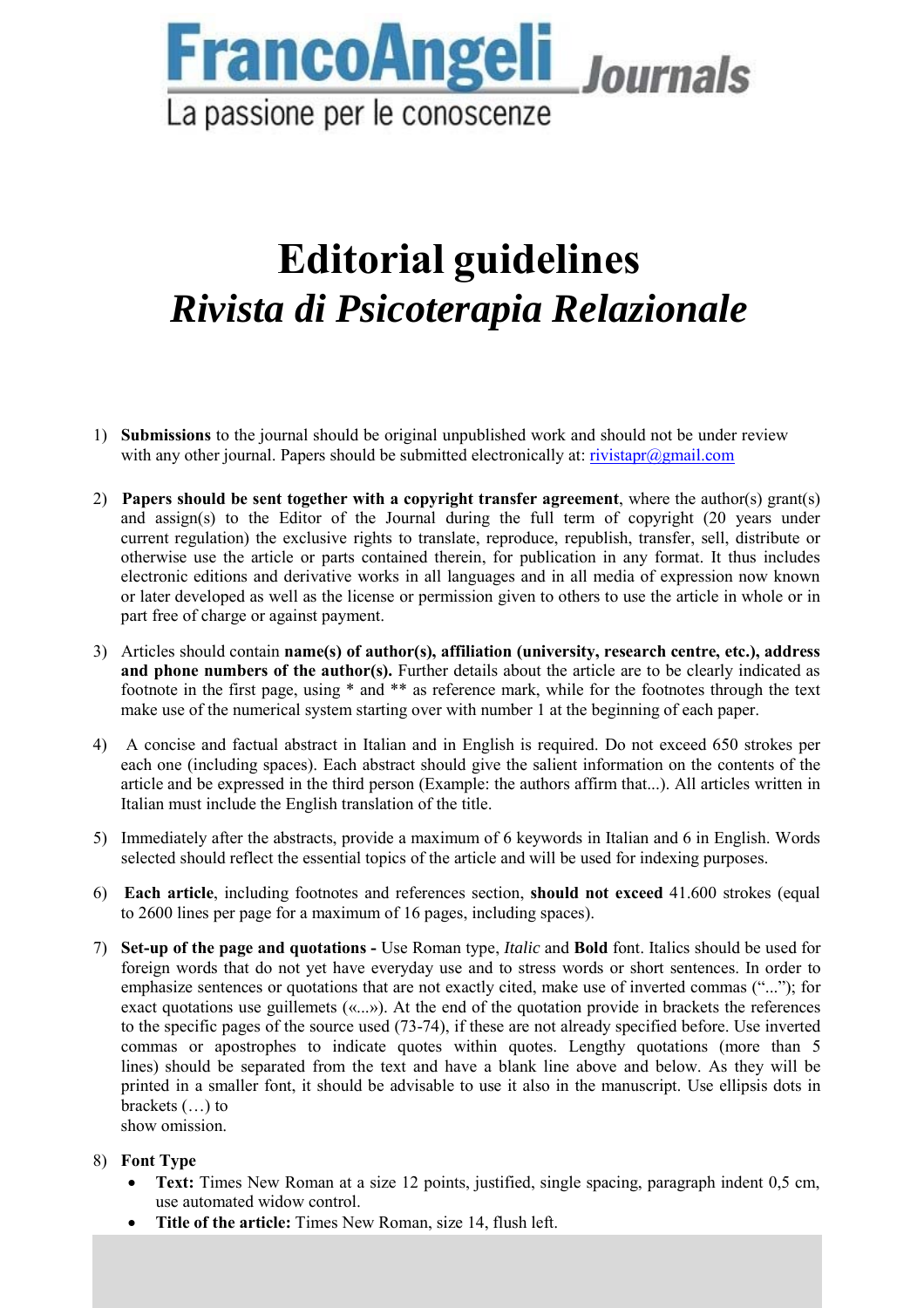# **FrancoAngeli** Journals La passione per le conoscenze

- Title of the section: Times New Roman, size 12, bold, flush left, 2 double spacing above and 1 below.
- Title of subsection: Times New Roman, size of the text, flush left, 2 double spacing above and 1 below.
- **Page number:** Times New Roman, Italic, size of the text, centered, no indent or frame.
- **Footnotes:** placed at the bottom of the page, Times, font at size 9 points, one spacing, indent 0,5 cm, numbering sequentially to footnote 1, without references.
- **References**: Times, font at size 9 points, one spacing, hanging indent 0,5.
- Heading and footer: Times, font at size 9 points.
- Footer: on the first page of each article cite the title of the journal, the number and the year of publication (*Società e storia* 119, 2008).
- **Heading:** it may include the name of the author(s) on the left pages (even), the title of the article or of the section on the right pages (odd).
- 9) **References embedded in the text:** cite only the last name of the author followed by one space and then the year of the first publication of the work in its original language in round brackets.
	- Example: Freud (1899) said that.... or insert the last name of the author followed by comma, one space and the year of publication in round brackets.
	- $\bullet$  Example: (Freud, 1899). Page number, if known, follows the year in brackets and does not go into the reference section.
	- Example: (Loewald, 1980, p. 56 ).

If the page number refers to the original date of the work and not to the Italian translation listed in the references section, add "original edition." (Loewald, 1980, p. 56 original edition.). If the reference section contains more than one translation, specify the year of the translation which you are referring to.

Example: (Loewald, 1980, p. 97 It. trans. 1994)

If there is more than one reference to the same author(s) and year, use the year and a, b, etc. Use comma to separate references and not pages, if given, when listing a string of references of the same author(s). If there are more authors, use semicolon to separate them within the same brackets. When there are two authors, cite both last names joined by and. If there are three authors, cite them all and join the last two by and; if there are more than three authors, refer to the first one followed by *et al* in Italic. See following examples:

Freud (1899) said that

According to the theory of dreams (Freud, 1899)

The principles of the cognitive therapy (Beck *et al.,* 1979) affirm that…

Kernberg (1981, p. 35) says textually that...

Eissler (1953) wrote that «Every introduction of a parameter incurs the danger that a resistance has been temporarily eliminated without having been properly analyzed» (p. 65).

10) **Reference section:** the complete reference list of the authors comes at the end of the article and consists of an unnumbered section sorted alphabetically according to their last name; for each author follow the year of publication of his works. If works were published in the same year use letters a, b, c. If there are two authors with the same last name (for example Melanie Klein and George S. Klein), cite them alphabetically according to the order of their first name; if the last names and the initials of their first names are the same, use their full name: first and last name and also middle initial (for example Daniel N. Stern and Donnel B. Stern). After the last name and the initial of the first name, cite the year in brackets followed by a full stop.

Example: Freud S. (1910).

Avoid spaces between first name initial and middle initial.

Example Kernberg O.F.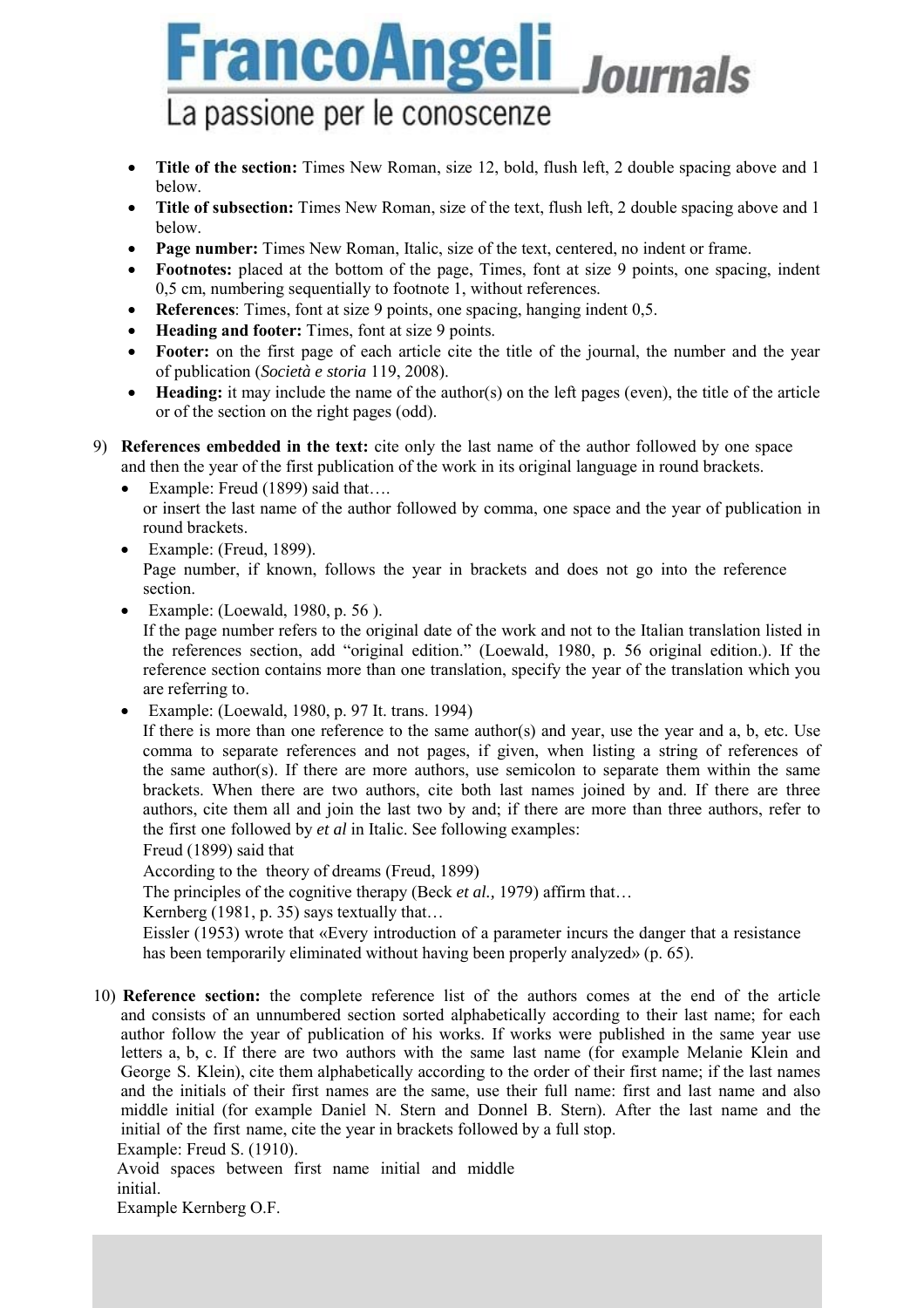**FrancoAngeli** Journals La passione per le conoscenze

Should a text have many authors/editors, you have to cite them all. The editor(s) name is followed by brackets with ed. or eds. Please quote only what it is contained in the article. If the publication year is different from that of the original one, cite it after the name of the publisher, otherwise it is enough to put the year in brackets at the beginning of the entry, immediately after the name of the author. References should be written following some common examples shown below.

#### Volume

- Author A. (year). *Volume Title*. Place: Publisher name.
- Beck A.T., Rush A.J., Shaw B.F. and Emery G. (1979). *Cognitive Therapy of Depression*. New York: Guilford Press (trad. it.: *Terapia cognitiva della depressione*. Torino: Boringhieri, 1987).

Editor(s) of a book

- Author A. (ed.) (year). *Volume Title*. Place: Publisher.
- Merini A., a cura di (1977). *Psichiatria nel territorio*. Milano: Feltrinelli.
- Author A, Author B (eds.) (year) *Volume Title*. Place: Publisher.
- Boltanski L., Claverie E., Offenstadt N. and Van Damme S., a cura di (2007). *Affaires, scandales et grandes causes. De Socrate à Pinochet*. Paris: Stock.

Chapter in a book

- Author A. (year). Chapter title. In: Author B (ed.) *Volume Title*. Place: Publisher.
- Liotti G. (1985). Un modello cognitivo-comportamentale dell'agorafobia. In: Guidano V.F. e Reda M.A., a cura di, *Cognitivismo e psicoterapia*. Milano: FrancoAngeli.
- Beebe B. (1983). Mother-infant mutual influence and precursors of self and object representation. In: Masling J., editor, *Empirical Studies of Psychoanalytic Theories. Vol. 2*. Hillsdale, NJ: Analytic Press.

Journal article

- Author A. (year). Article title. *Journal*, vol: 00-00. DOI: 000000000
- Ferrandes G., Mandich P. (2012). Riflessioni sulla medicina predittiva e sulla necessità di integrazione delle discipline: proposta di un modello di consulenza genetica integrata*. Psicologia della salute*, 3: 11-28. DOI: 10.3280/PDS2012-003002

Authors should indicate the Doi of all the articles in journals included in the references. Doi can be obtained at the following address: https://search.crossref.org/references. Otherwise, they may also be found on Google.

#### Mimeo

Author A. (year). Article title. Presented at *meeting name*, location.

Benedetti G. (1988). "Intervento nel dibattito sulla relazione di John Gunderson al Convegno Internazionale *New Trends in Schizophrenia*", Bologna, 14-17 aprile (incisione su nastro).

#### Website

Follow the guidelines for printed volumes and articles, adding: text available at the website……. and the date

11) **Figures, tables and graphs:** they should be embedded into the text and allow further editing.

Subtitles should be in Arial, font at size 9 points, Italic, flush left.

Tables are in Times, at size  $8 - 9$ , heading between two lines (see example)